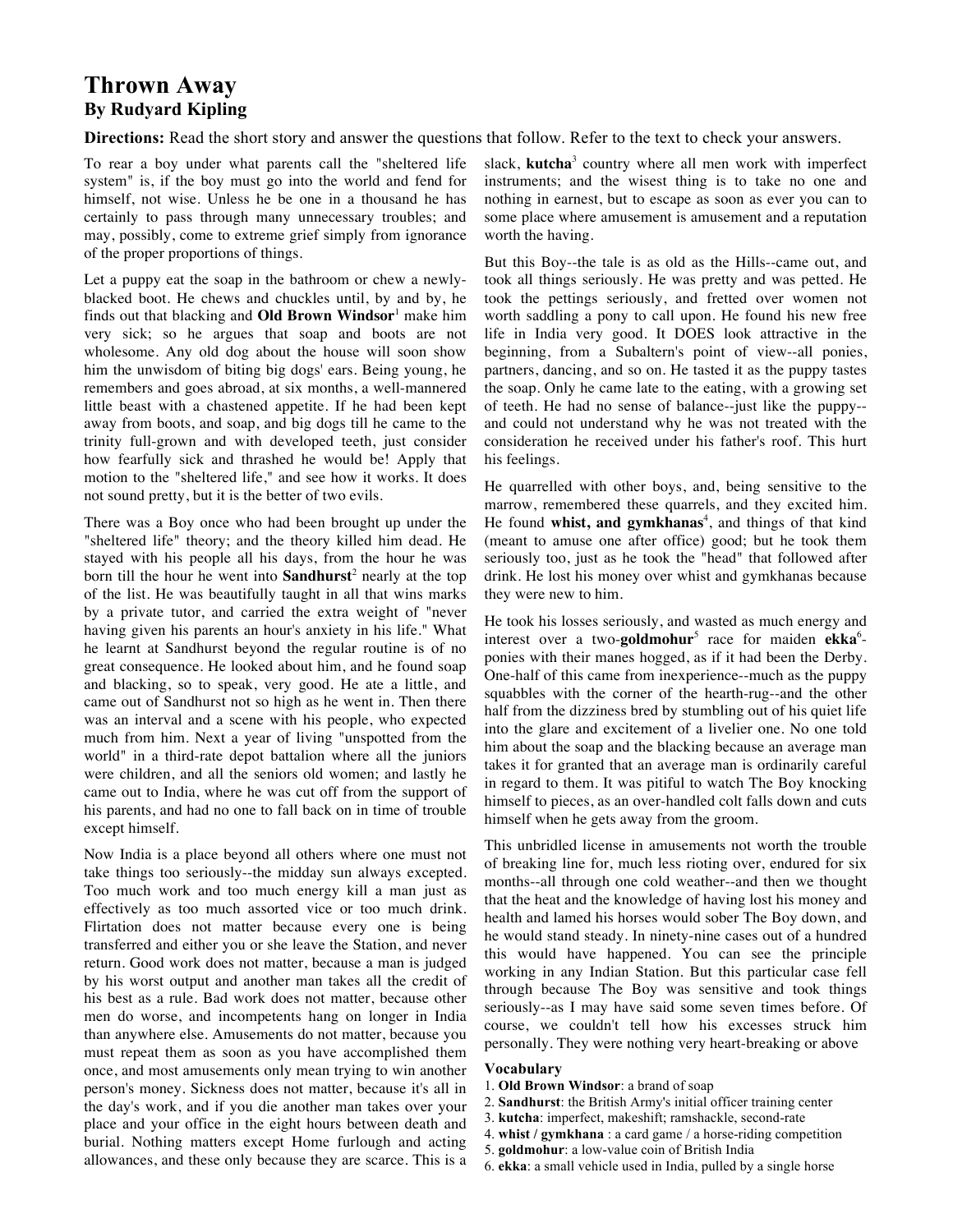the average. He might be crippled for life financially, and want a little nursing. Still the memory of his performances would wither away in one hot weather, and the **shroff**<sup>7</sup> would help him to tide over the money troubles. But he must have taken another view altogether and have believed himself ruined beyond redemption. His Colonel talked to him severely when the cold weather ended. That made him more wretched than ever; and it was only an ordinary "Colonel's **wigging**<sup>8</sup> !"

What follows is a curious instance of the fashion in which we are all linked together and made responsible for one another. THE thing that kicked the beam in The Boy's mind was a remark that a woman made when he was talking to her. There is no use in repeating it, for it was only a cruel little sentence, rapped out before thinking, that made him flush to the roots of his hair. He kept himself to himself for three days, and then put in for two days' leave to go shooting near a Canal Engineer's Rest House about thirty miles out. He got his leave, and that night at Mess was noisier and more offensive than ever. He said that he was "going to shoot big game", and left at half-past ten o'clock in an ekka. Partridge- which was the only thing a man could get near the Rest House--is not big game; so every one laughed.

Next morning one of the Majors came in from short leave, and heard that The Boy had gone out to shoot "big game." The Major had taken an interest in The Boy, and had, more than once, tried to check him in the cold weather. The Major put up his eyebrows when he heard of the expedition and went to The Boy's room, where he rummaged.

Presently he came out and found me leaving cards on the Mess. There was no one else in the **ante-room**<sup>9</sup>.

He said: "The Boy has gone out shooting. DOES a man shoot tetur with a revolver and a writing-case?"

I said: "Nonsense, Major!" for I saw what was in his mind.

He said: "Nonsense or nonsense, I'm going to the Canal now- -at once. I don't feel easy."

Then he thought for a minute, and said: "Can you lie?"

"You know best," I answered. "It's my profession."

"Very well," said the Major; "you must come out with me now-at once-in an ekka to the Canal to shoot black-buck. Go and put on **shikar**<sup>10</sup>-kit, quick, and drive here with a gun."

The Major was a masterful man; and I knew that he would not give orders for nothing. So I obeyed, and on return found the Major packed up in an ekka--gun-cases and food slung below--all ready for a shooting-trip.

He dismissed the driver and drove himself. We jogged along quietly while in the station; but as soon as we got to the dusty road across the plains, he made that pony fly. A country-bred can do nearly anything at a pinch. We covered the thirty miles in under three hours, but the poor brute was nearly dead.

Once I said: "What's the blazing hurry, Major?"

He said, quietly: "The Boy has been alone, by himself, for- one, two, five--fourteen hours now! I tell you, I don't feel easy."

This uneasiness spread itself to me, and I helped to beat the pony.

When we came to the Canal Engineer's Rest House the Major called for The Boy's servant; but there was no answer. Then we went up to the house, calling for The Boy by name; but there was no answer.

"Oh, he's out shooting," said I.

Just then I saw through one of the windows a little hurricanelamp burning. This was at four in the afternoon. We both stopped dead in the **verandah**<sup>11</sup>, holding our breath to catch every sound; and we heard, inside the room, the "brr--brr- brr" of a multitude of flies. The Major said nothing, but he took off his helmet and we entered very softly.

The Boy was dead on the **charpoy**<sup>12</sup> in the centre of the bare, lime-washed room. He had shot his head nearly to pieces with his revolver. The gun-cases were still strapped, so was the bedding, and on the table lay The Boy's writing-case with photographs. He had gone away to die like a poisoned rat!

The Major said to himself softly: "Poor Boy! Poor, POOR devil!" Then he turned away from the bed and said: "I want your help in this business."

Knowing The Boy was dead by his own hand, I saw exactly what that help would be, so I passed over to the table, took a chair, lit a **cheroot**<sup>13</sup>, and began to go through the writingcase; the Major looking over my shoulder and repeating to himself: "We came too late!--Like a rat in a hole!--Poor, POOR devil!"

The Boy must have spent half the night in writing to his people, and to his Colonel, and to a girl at Home; and as soon as he had finished, must have shot himself, for he had been dead a long time when we came in.

I read all that he had written, and passed over each sheet to the Major as I finished it.

We saw from his accounts how very seriously he had taken everything. He wrote about "disgrace which he was unable to bear"--"**indelible** shame"--"criminal folly"--"wasted life," and so on; besides a lot of private things to his Father and Mother much too sacred to put into print. The letter to the girl at Home was the most pitiful of all; and I choked as I read it. The Major made no attempt to keep dry-eyed. I respected him for that. He read and rocked himself to and fro, and simply cried like a woman without caring to hide it. The letters were so dreary and hopeless and touching. We forgot all about The Boy's follies, and only thought of the poor Thing on the charpoy and the scrawled sheets in our hands. It was utterly impossible to let the letters go Home. They would have broken his Father's heart and killed his Mother after killing her belief in her son.

#### **Vocabulary**

- 7. **shroff**: a money-changer or banker
- 8. **wigging**: a telling-off or reprimanding
- 9. **anteroom**: a room before another; a waiting room
- 10. **shikar**: a hunting expedition; a hunting guide
- 11. **veranda**: platform or balcony along the outside of a building
- 12. **cheroot**: a cigar with square-cut ends
- 13. **indelible**: incapable of being canceled, lost, or forgotten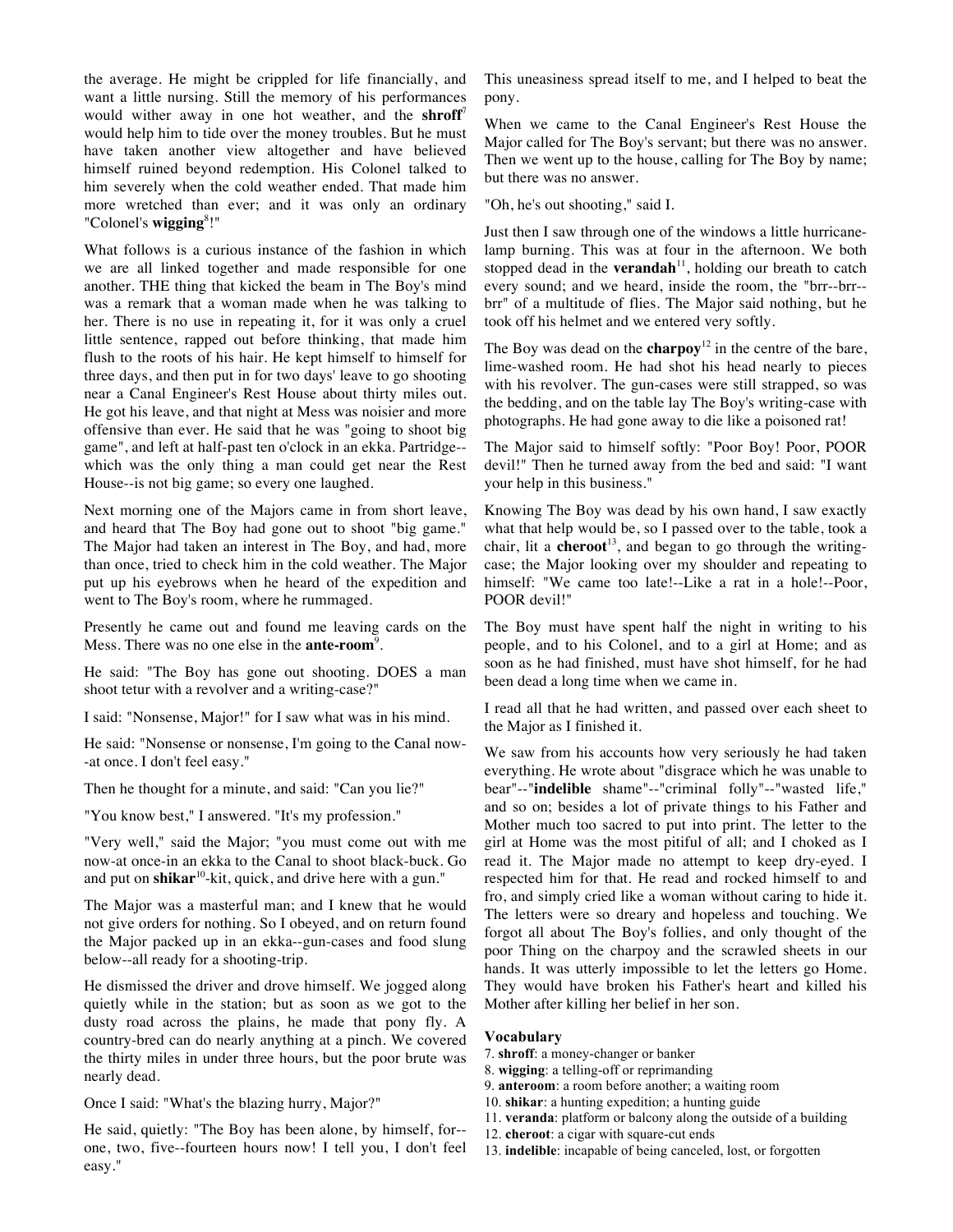At last the Major dried his eyes openly, and said: "Nice sort of thing to spring on an English family! What shall we do?"

I said, knowing what the Major had brought me but for: "The Boy died of **cholera**<sup>14</sup> . We were with him at the time. We can't commit ourselves to half-measures. Come along."

Then began one of the most grimy comic scenes I have ever taken part in--the concoction of a big, written lie, bolstered with evidence, to soothe The Boy's people at Home. I began the rough draft of a letter, the Major throwing in hints here and there while he gathered up all the stuff that The Boy had written and burnt it in the fireplace. It was a hot, still evening when we began, and the lamp burned very badly. In due course I got the draft to my satisfaction, setting forth how The Boy was the pattern of all virtues, beloved by his regiment, with every promise of a great career before him, and so on; how we had helped him through the sickness--it was no time for little lies, you will understand--and how he had died without pain. I choked while I was putting down these things and thinking of the poor people who would read them. Then I laughed at the **grotesqueness**<sup>15</sup> of the affair, and the laughter mixed itself up with the choke--and the Major said that we both wanted drinks.

I am afraid to say how much whiskey we drank before the letter was finished. It had not the least effect on us. Then we took off The Boy's watch, locket, and rings.

Lastly, the Major said: "We must send a lock of hair too. A woman values that."

But there were reasons why we could not find a lock fit to send. The Boy was black-haired, and so was the Major, luckily. I cut off a piece of the Major's hair above the temple with a knife, and put it into the packet we were making. The laughing-fit and the chokes got hold of me again, and I had to stop. The Major was nearly as bad; and we both knew that the worst part of the work was to come.

We sealed up the packet, photographs, locket, seals, ring, letter, and lock of hair with The Boy's sealing-wax and The Boy's seal.

Then the Major said: "For God's sake let's get outside--away from the room--and think!"

We went outside, and walked on the banks of the Canal for an hour, eating and drinking what we had with us, until the moon rose. I know now exactly how a murderer feels. Finally, we forced ourselves back to the room with the lamp and the Other Thing in it, and began to take up the next piece of work. I am not going to write about this. It was too horrible. We burned the bedstead and dropped the ashes into the Canal; we took up the matting of the room and treated that in the same way. I went off to a village and borrowed two big hoes--I did not want the villagers to help--while the Major arranged--the other matters. It took us four hours' hard work to make the grave. As we worked, we argued out whether it was right to say as much as we remembered of the Burial of the Dead. We compromised things by saying the Lord's Prayer with a private unofficial prayer for the peace of the soul of The Boy. Then we filled in the grave and went into the verandah--not the house--to lie down to sleep. We were dead-tired.

When we woke the Major said, wearily: "We can't go back till tomorrow. We must give him a decent time to die in. He died early THIS morning, remember. That seems more natural." So the Major must have been lying awake all the time, thinking.

I said: "Then why didn't we bring the body back to the cantonments<sup>16</sup>?"

The Major thought for a minute:--"Because the people bolted when they heard of the cholera. And the ekka has gone!"

That was strictly true. We had forgotten all about the ekkapony, and he had gone home.

So, we were left there alone, all that stifling day, in the Canal Rest House, testing and re-testing our story of The Boy's death to see if it was weak at any point. A native turned up in the afternoon, but we said that a  $\textbf{Sahib}^{17}$  was dead of cholera, and he ran away. As the dusk gathered, the Major told me all his fears about The Boy, and awful stories of suicide or nearly-carried-out suicide--tales that made one's hair crisp. He said that he himself had once gone into the same Valley of the Shadow as the Boy, when he was young and new to the country; so he understood how things fought together in The Boy's poor jumbled head. He also said that youngsters, in their repentant moments, consider their sins much more serious and **ineffaceable**<sup>18</sup> than they really are. We talked together all through the evening, and rehearsed the story of the death of The Boy. As soon as the moon was up, and The Boy, theoretically, just buried, we struck across country for the Station. We walked from eight till six o'clock in the morning; but though we were dead-tired, we did not forget to go to The Boy's room and put away his revolver with the proper amount of cartridges in the pouch. Also to set his writing-case on the table. We found the Colonel and reported the death, feeling more like murderers than ever. Then we went to bed and slept the clock round; for there was no more in us.

The tale had **credence**<sup>19</sup> as long as was necessary, for every one forgot about The Boy before a **fortnight**<sup>20</sup> was over. Many people, however, found time to say that the Major had behaved scandalously in not bringing in the body for a regimental funeral. The saddest thing of all was a letter from The Boy's mother to the Major and me--with big inky blisters all over the sheet. She wrote the sweetest possible things about our great kindness, and the obligation she would be under to us as long as she lived.

All things considered, she WAS under an obligation; but not exactly as she meant.

#### **Vocabulary**

- 14. **cholera**: a disease that causes severe dehydration
- 15. **grotesqueness**: the quality of being abnormal and hideous
- 16. **cantonments**: town used by a body of troops for quarter
- 17. **Sahib**: a term of respect for a European in colonial India
- 18. **ineffaceable**: unable to be erased or forgotten
- 19. **credence**: acceptance of a belief or claim as true
- 20. **fortnight**: two weeks; fourteen days